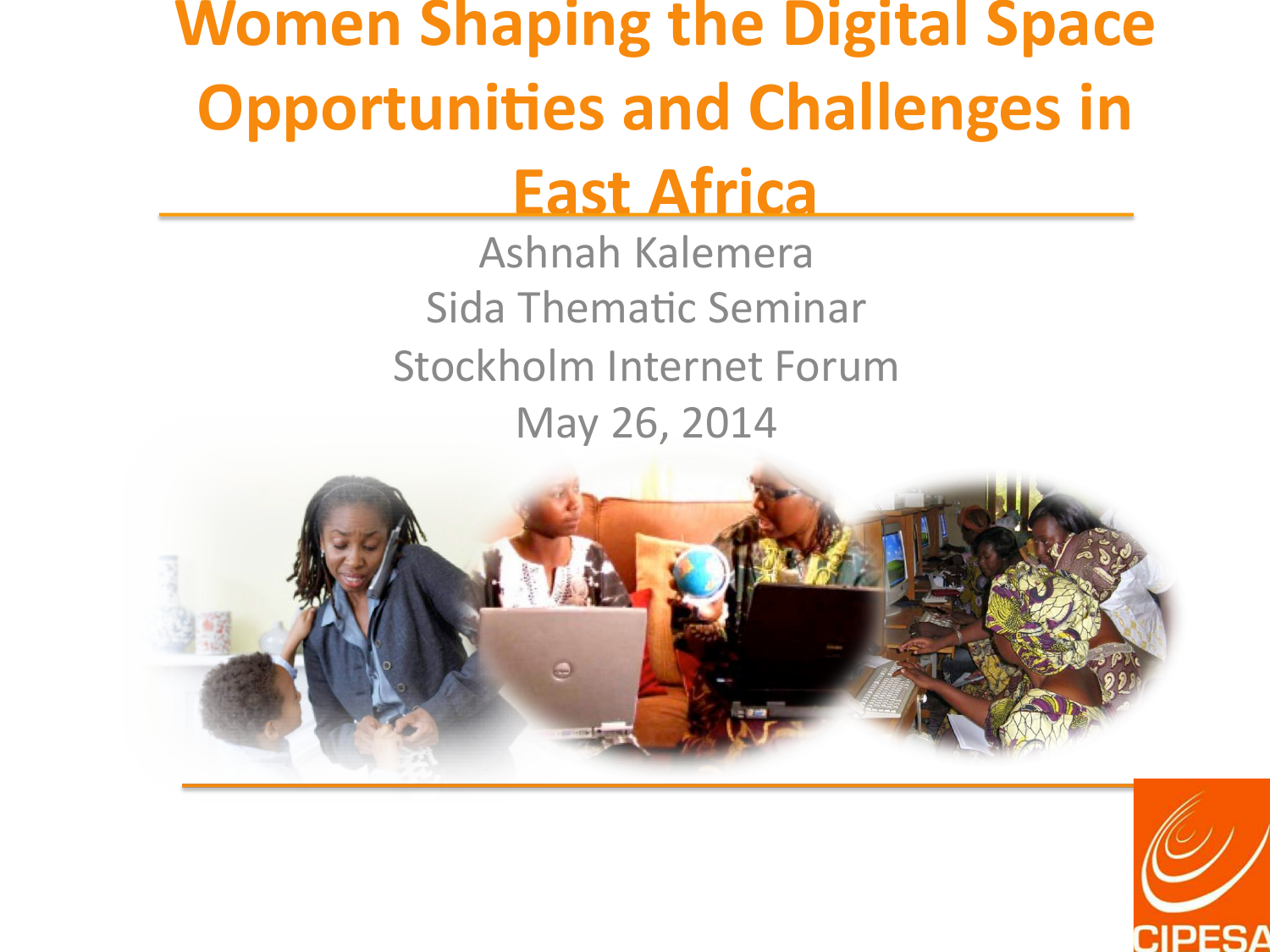## **Overview**

- Background About CIPESA
- State of the Internet/ICTs in East Africa (EA)
- Women and the Internet/ICTs in EA
- State of online freedoms in EA
	- Legislative environment
- Potential role of ICT in advancing gender equality and women's empowerment
- Recommendations toward more women in the digital space

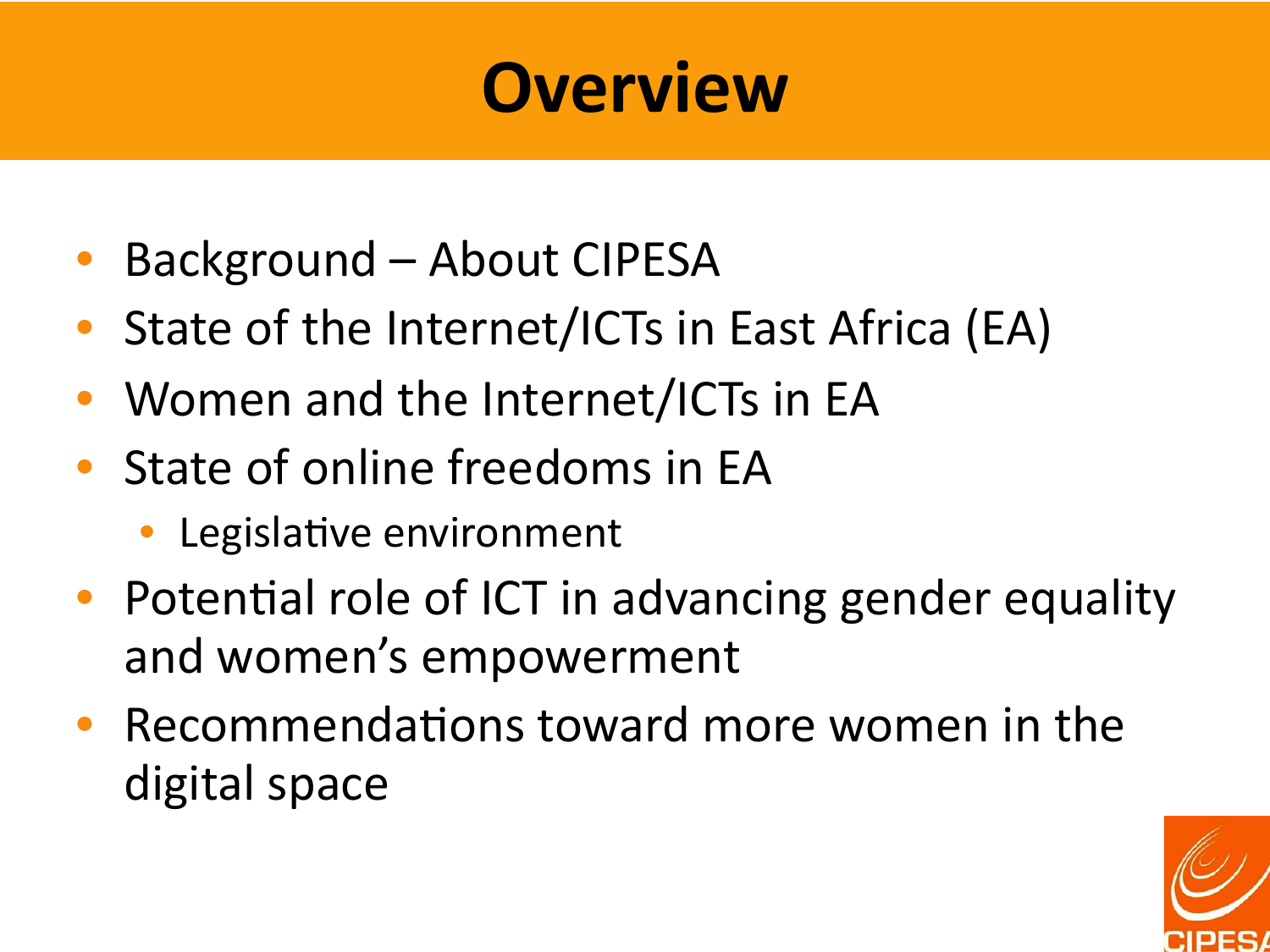## **Background**

### The **Collaboration on International ICT Policy for** and Southern Africa (CIPESA)

- $-$  Research Centre for inclusive ICT[4]D policy in the Region
- Focus on: ICTs for Democracy, Online Freedoms, Open Data and eGovernance and Internet Governance
- **Flagship projects: ICT4Democracy in East Africa, OpenNet Africa, AskYourGov East Africa**

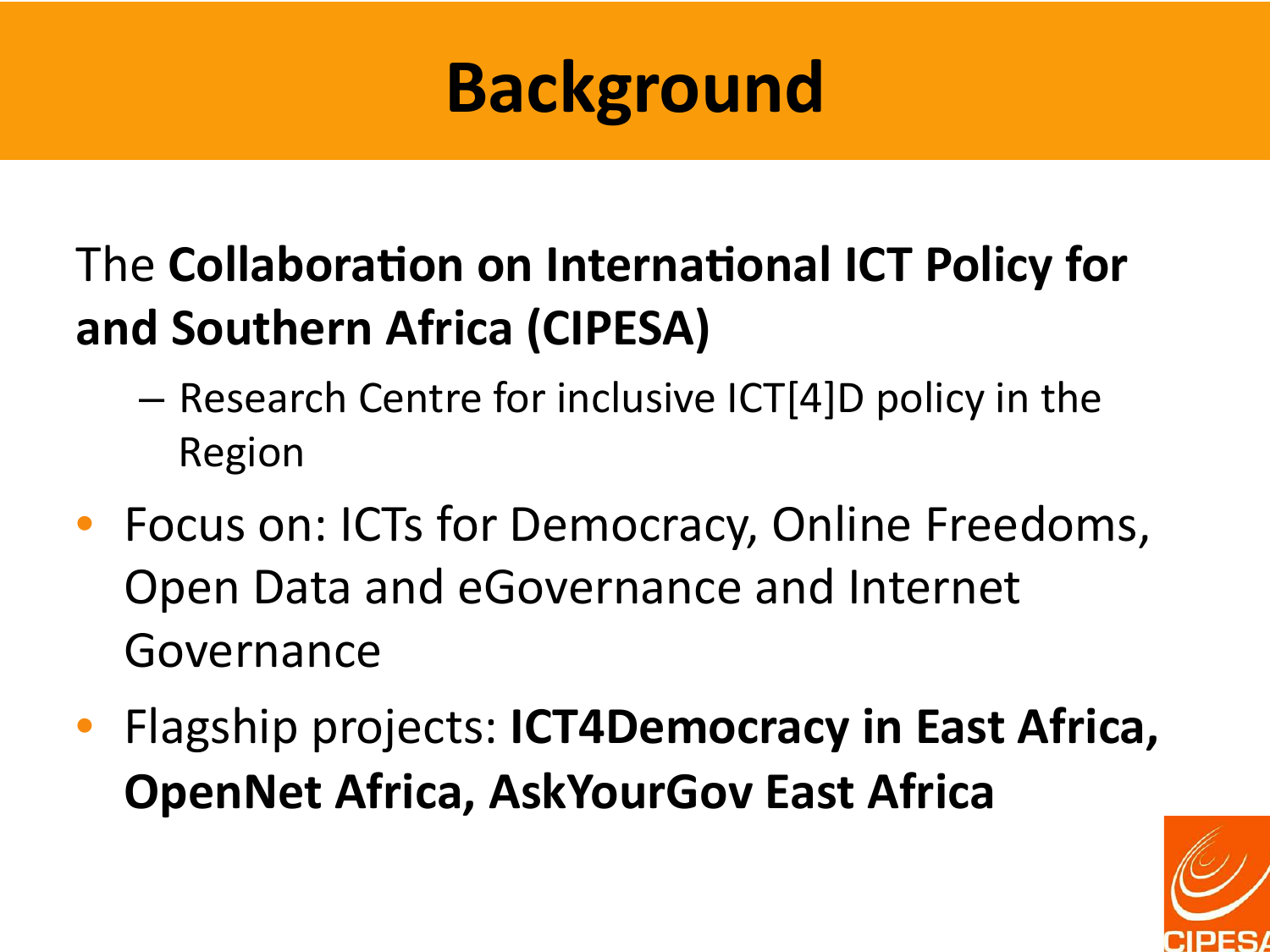## **State of the Internet/ICT in East Africa**

**Telephone and Internet Penetration (% of the population)** 



 $\blacksquare$  Teledensity  $\blacksquare$  Internet Penetration

#### **Penetration drivers**

- Liberalised sectors (except Ethiopia)
- Social media use
- Mobile money
	- Government Initiatives to promote access and use including for Women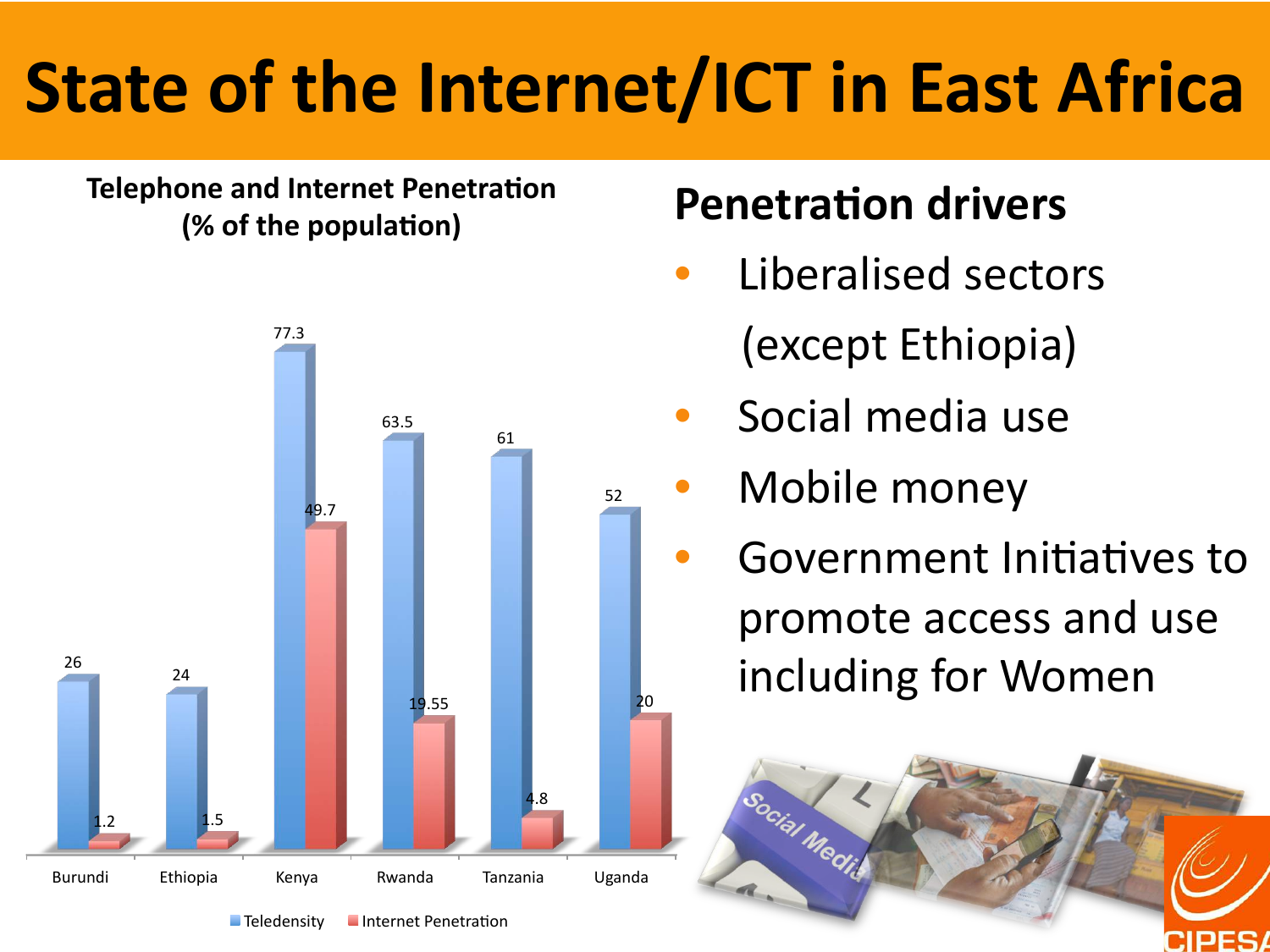## **Women and the Internet/ICT in East Africa**

- There are **few disaggregated**  statistics by gender on ICT access and usage
- Rwanda women employment in telecommunications sector  $-19%$

### Facebook Male/Female User Ratio (Social Bakers)

| <b>Country</b> | % Male<br><b>Users</b> | % Female<br><b>Users</b> |
|----------------|------------------------|--------------------------|
| <b>Burundi</b> | 67                     | 33                       |
| Ethiopia       | 73                     | 27                       |
| Kenya          | 65                     | 35                       |
| Rwanda         | 69                     | 31                       |
| Tanzania       | 71                     | 29                       |
| Uganda         | 68                     | 32                       |

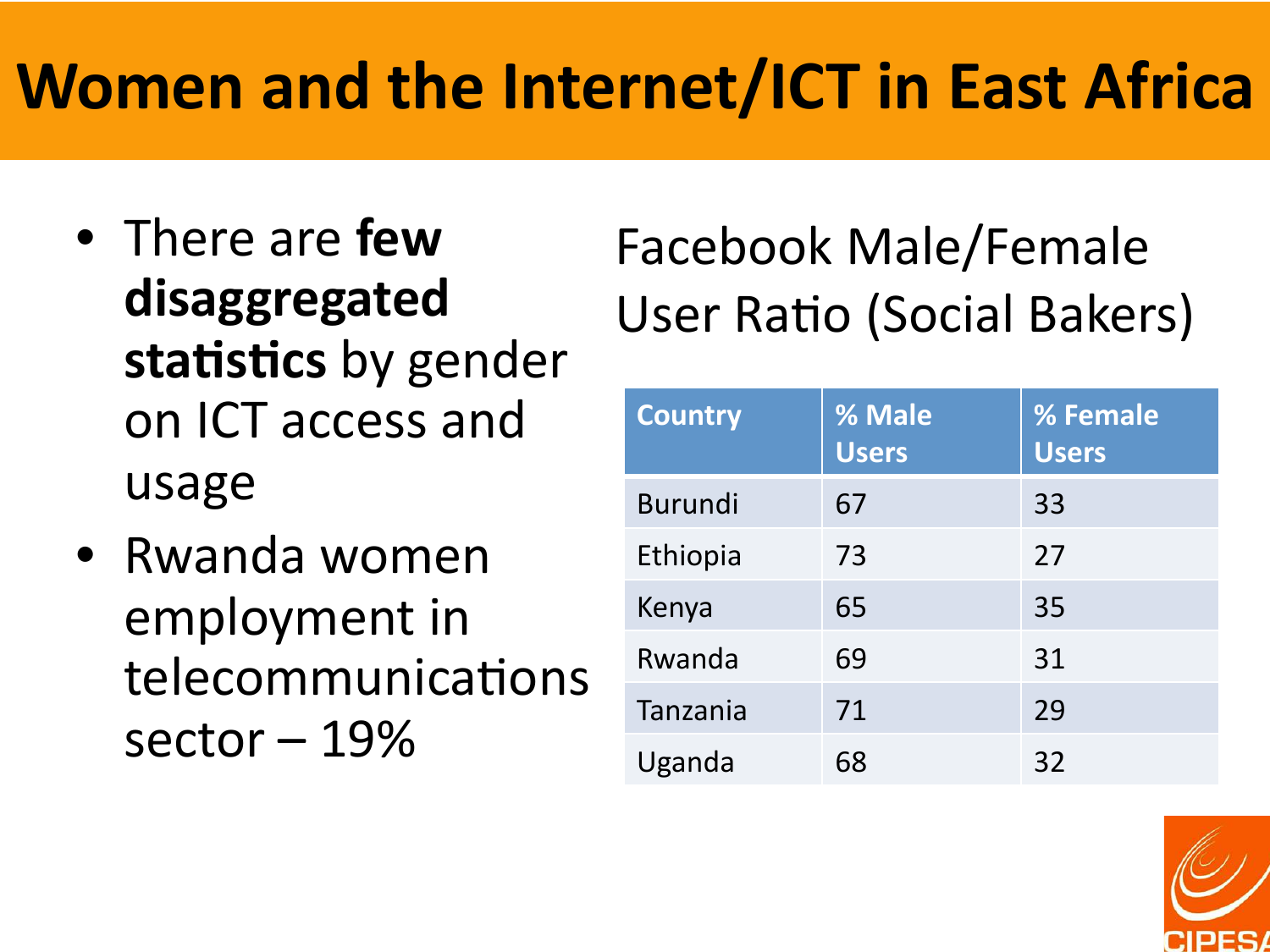## **Women and the Internet/ICT in East Africa**

- A number of **skills development** organisations and initiatives bringing more women (including in rural areas) into the information society
	- –WOUGNET
	- Akirachix
	- Association of Women in Business (Ethiopia)
	- Akina Mama Wa Afrika
	- Tanzania Gender Networking Programme

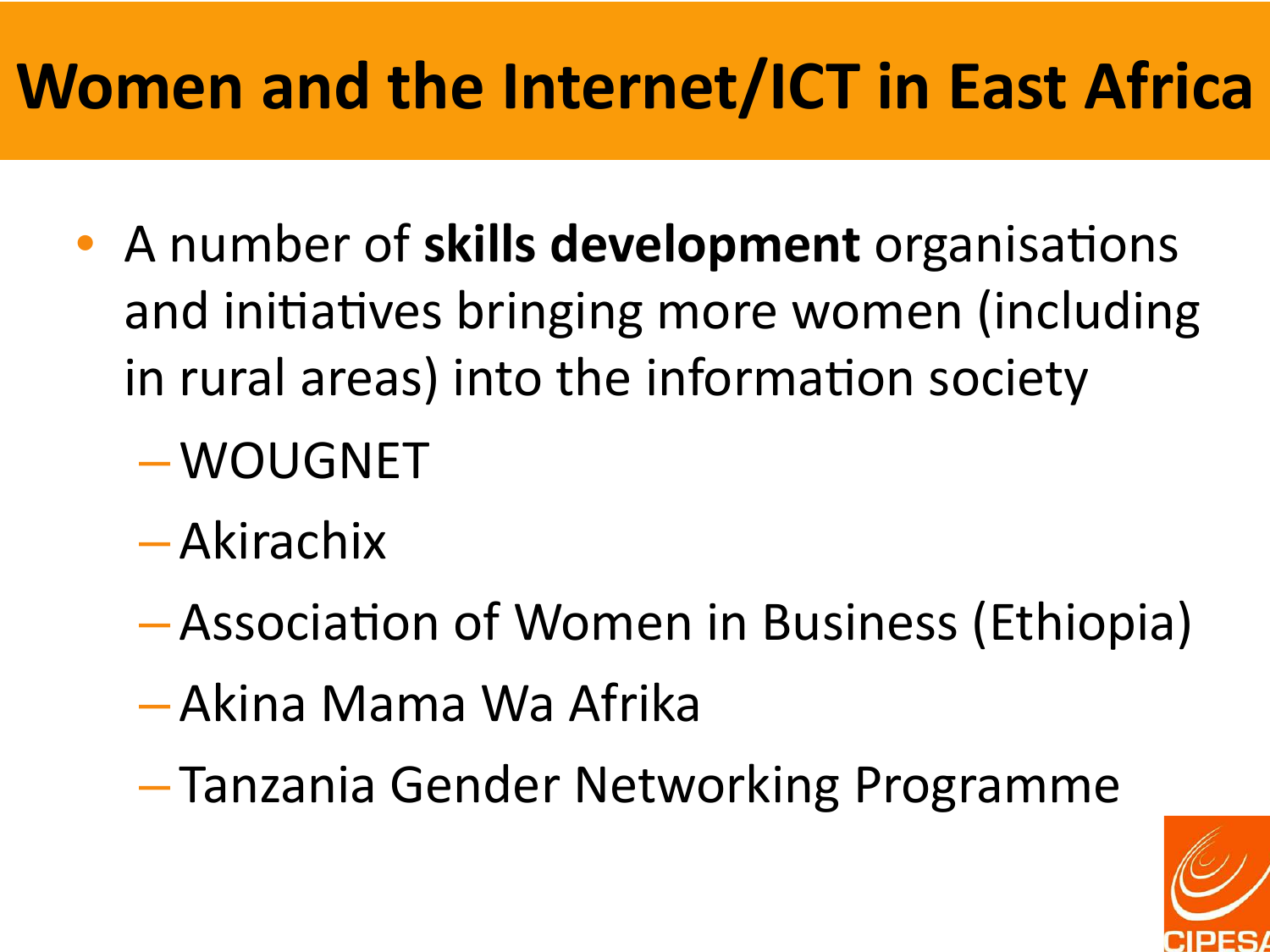## **Women and the Internet/ICT in East Africa**

#### **Opportunities**

- **Mobilisation and transformation**  $\bullet$ for women's struggles and powers
	- anti rape campaigns
	- Counseling
	- violence online reporting and support systems
	- Fertility issues
	- Marriage and Divorce
	- Economic independence
	- Maternal Health
	- Education
	- Employment

### **Challenges**

- **Government Policy and Practices** that undermine human rights online
- Low levels of Employment  $\bullet$
- Lower education attainment  $\bullet$
- Cultural norms and practices - $\bullet$ exploitation and stalking

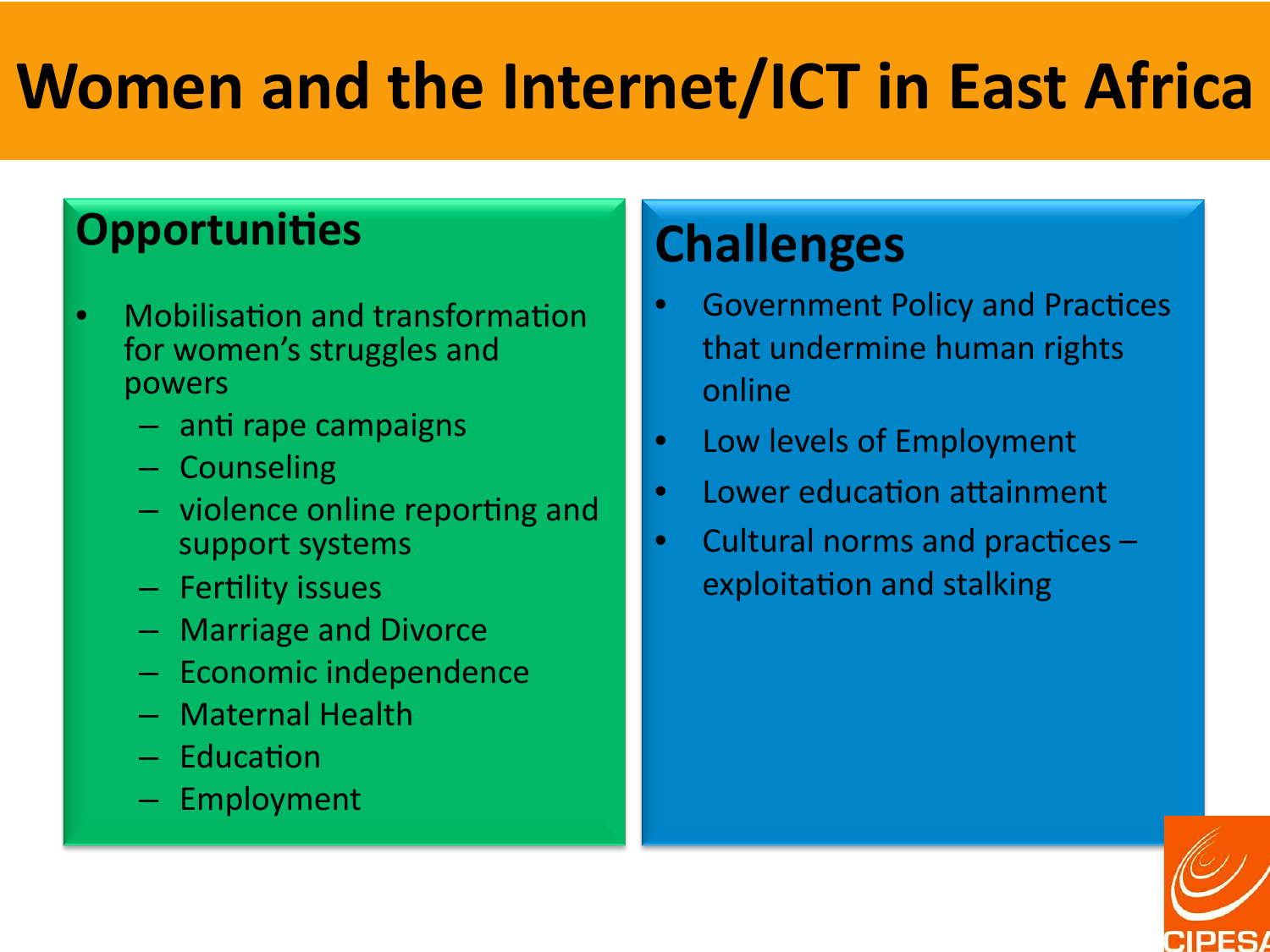### **State of Online Freedoms in East Africa Legislative Environment**

## Rights Provisions

Freedom of Expression

Freedom of the Press

Freedom of Assembly/Association

**Privacy** 

Access to information

## Rights Curtails

Interception of Communications

No data protection laws

Access to information: denied

**Surveillance** 

Terrorism/Cyber Crime 

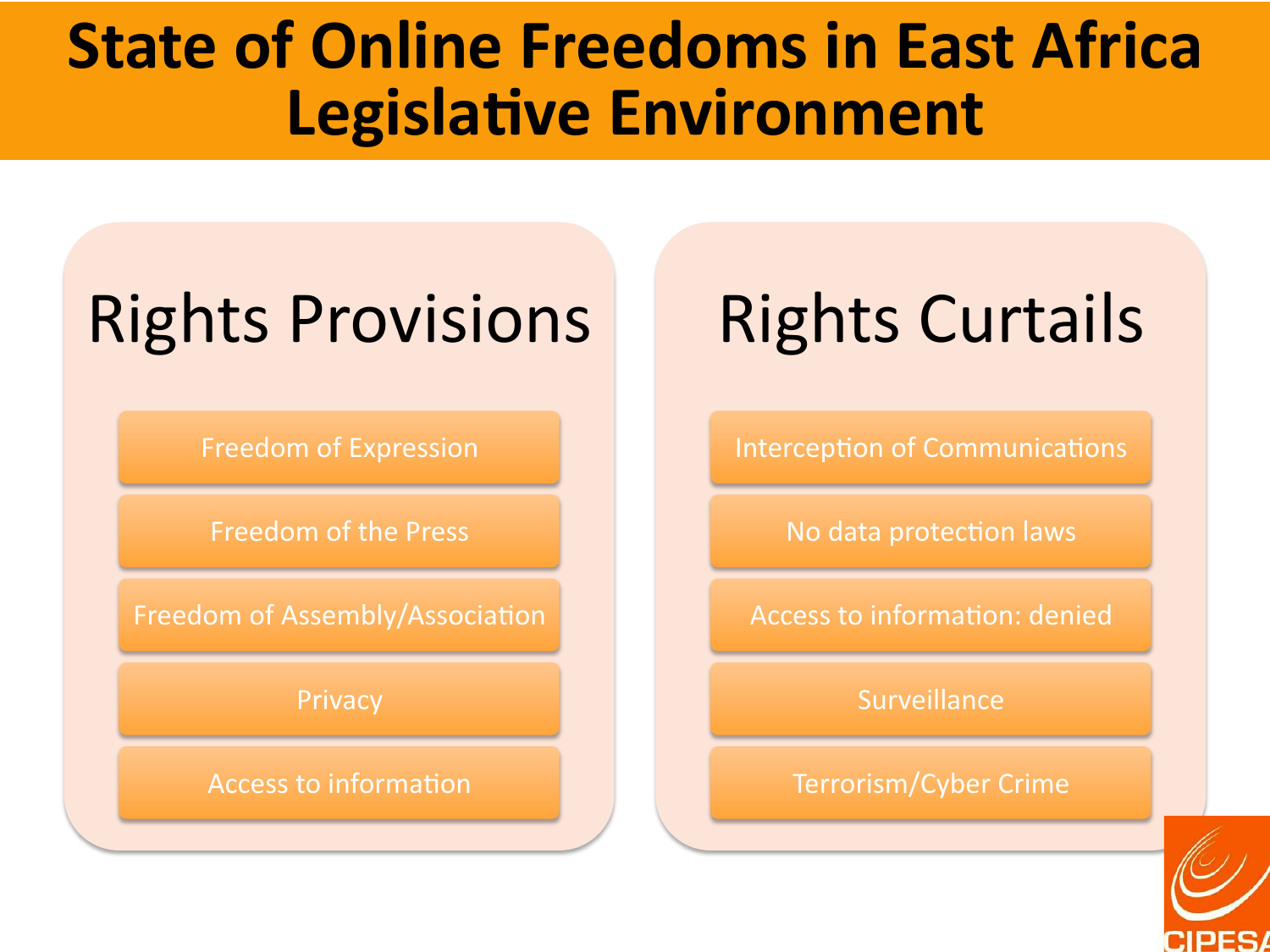### **Potential role of ICT in advancing gender equality and women's empowerment**

- Need to **understand the dynamics** of how & why different demographics use ICTs and why others do not use them
- **Constant review** of the dynamics and impact

Are women **automatically empowered** by *having access to information and participating in an ICT initiative?* 

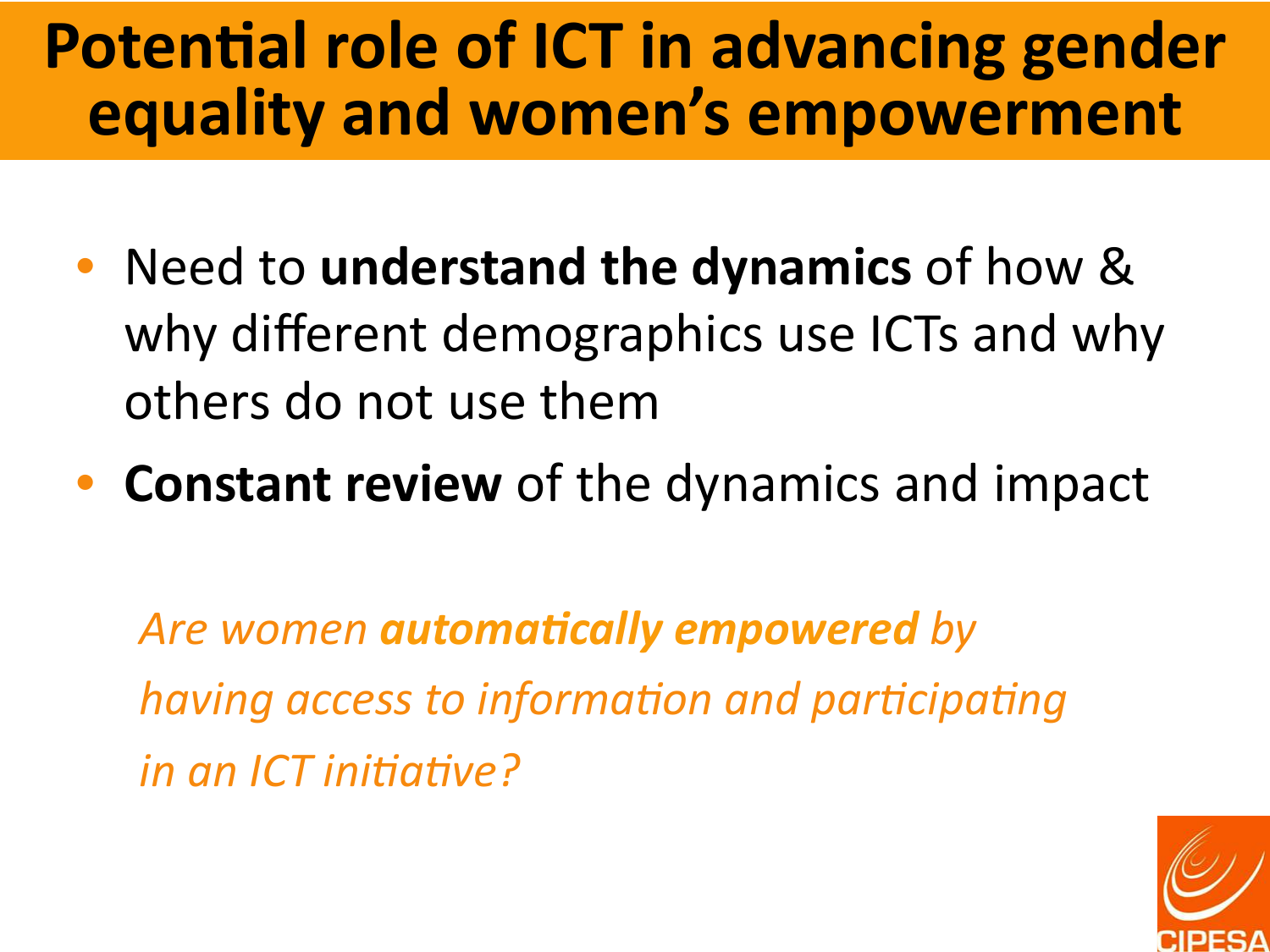### **Potential role of ICT in advancing gender** equality and women's empowerment

- Recognition that there are some realities that ICTs may not be able to reach
- Identification of strategies to overcome discriminatory practices, and collective action to remove these practices

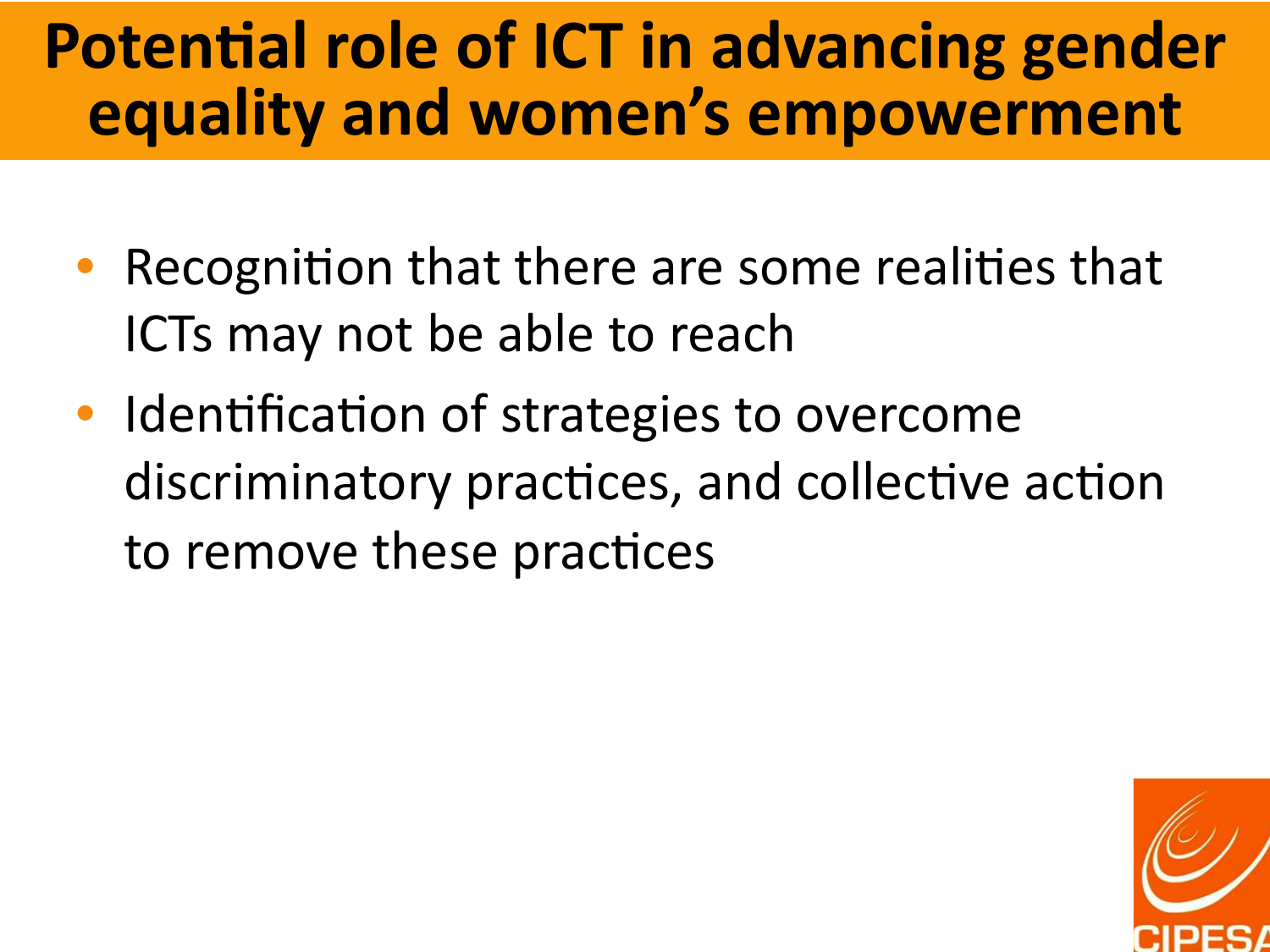## **Recommendations**

- Government, Development Actors, CSOs, Media and Academia
	- Lobbying for [enactment of] progressive amendments to laws and regulations that promote online freedoms and promote women access to the internet
	- **Initiatives aimed at skills creation and awareness** in recognition of the unique social, cultural, political and economic realities of women internet users in EA